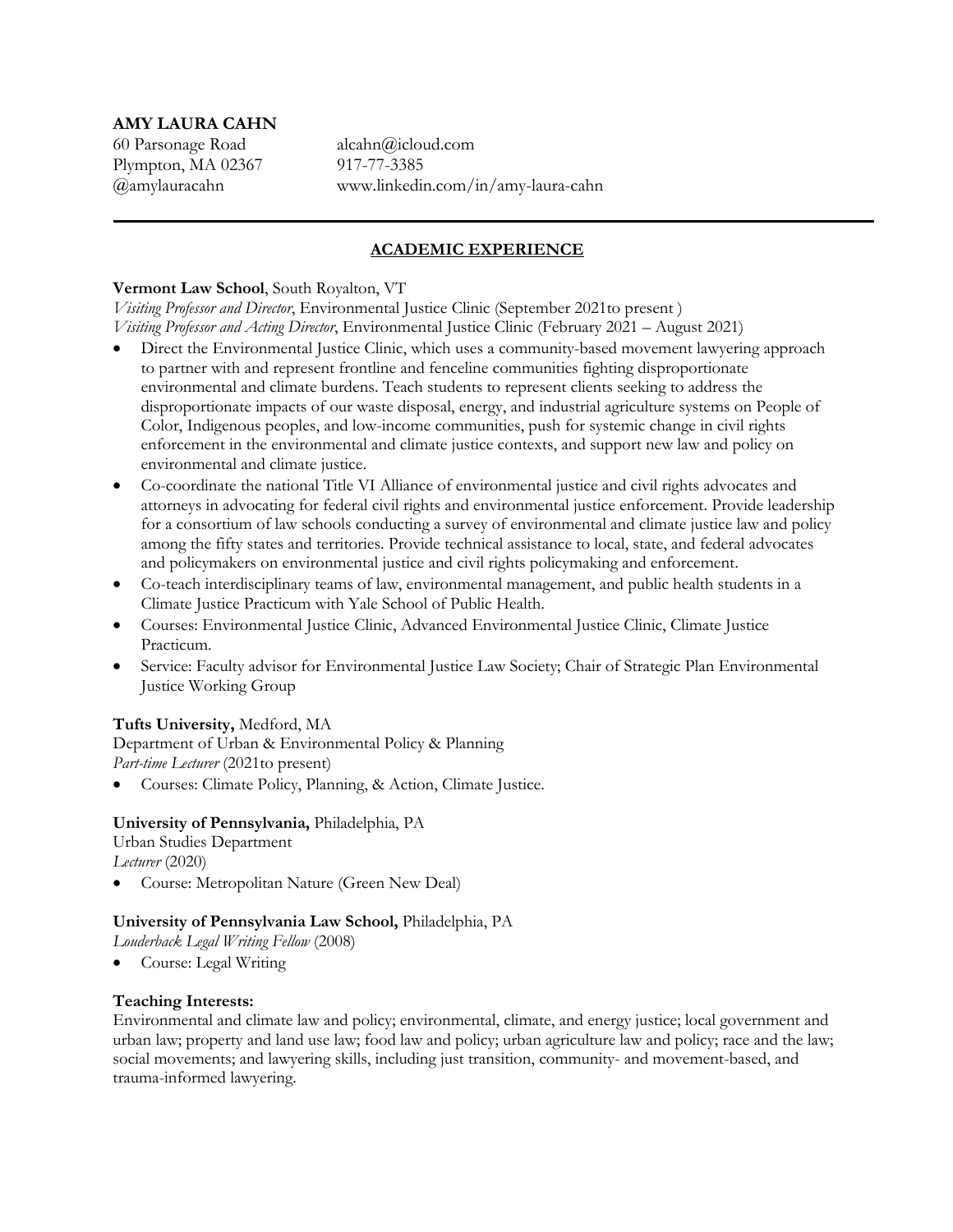# **EDUCATION**

### **University of Pennsylvania Law School**, J.D., *magna cum laude*, 2009

Honors: Toll Public Interest Scholar; Legal Research and Writing Honors; Philadelphia Bar Association award for outstanding pro bono work

Activities: Organizer, 27th Annual Edward V. Sparer Symposium, *Redefining Aggregate Welfare: Revitalizing a City in Pursuit of Economic Justice*; Founder, Penn Law Environmental Law Project; Executive Board, Lambda Law; Member, Penn Law Immigration Clinic; Senior Editor, *Journal of Law and Social Change*

**Hunter College**, B.A., *summa cum laude*, in Urban Studies, 2004

# **PROFESSIONAL EXPERIENCE**

### **Just Transition Movement Lawyering Institute,** National

*Core Team* (2020 - )

• Member of a team of lawyers, organizers, and academics designing and launching the Just Transition Lawyering Institute, an online continuing legal education program that brings lawyers together to learn from leading just transition legal scholars, lawyers, and community organizers various ways to use the practice of law to address the needs of frontline communities and advance a just transition to a regenerative economy.

### **Conservation Law Foundation,** New England

*Senior Attorney and Interim Director*, Environmental Justice (2018-2021) *Environmental Justice and Energy Staff Attorney* (2017-2018)

- Managed a regional team of attorneys and advocates working on changing the balance of power and decision-making on environmental, climate, and public health issues that impact communities throughout New England, developing and launching a Community Lawyering Program for the organization. Provided transitional leadership for the environmental justice program and organization-wide on racial and economic equity throughout a multi-year strategic planning process.
- Partnered with grassroots environmental justice partners for passage of the next generation of environmental, climate, and civil rights legislation for Massachusetts.
- Represented CLF in front of the Energy Facilities Siting Board and Department of Public Utilities to advocate for clean energy, energy efficiency, and energy justice.
- Filed complaints under Title VI of the Civil Rights Act of 1964 for failure to provide language access and Administrative Procedures Act litigation against the U.S. Environmental Protection Agency for failure to enforce Title VI.

# **The Public Interest Law Center,** Philadelphia, PA

*Staff Attorney and Director*, Garden Justice Legal Initiative (2013-2017) *Skadden Fellow* (2011-2013)

- Directed the Law Center's environmental and climate justice program and established a community lawyering practice that has now been expanded to encompass housing advocacy.
- Launched and directed the nation's first urban agriculture law clinic, spearheading preservation efforts for over 150 parcels of land and securing numerous policy victories for Philadelphia's gardeners and farmers.
- Represented residents of Philadelphia's most vulnerable floodplain community in successful efforts to bring an end to the country's largest urban renewal project and secure a community planning process for over 200 acres of public land.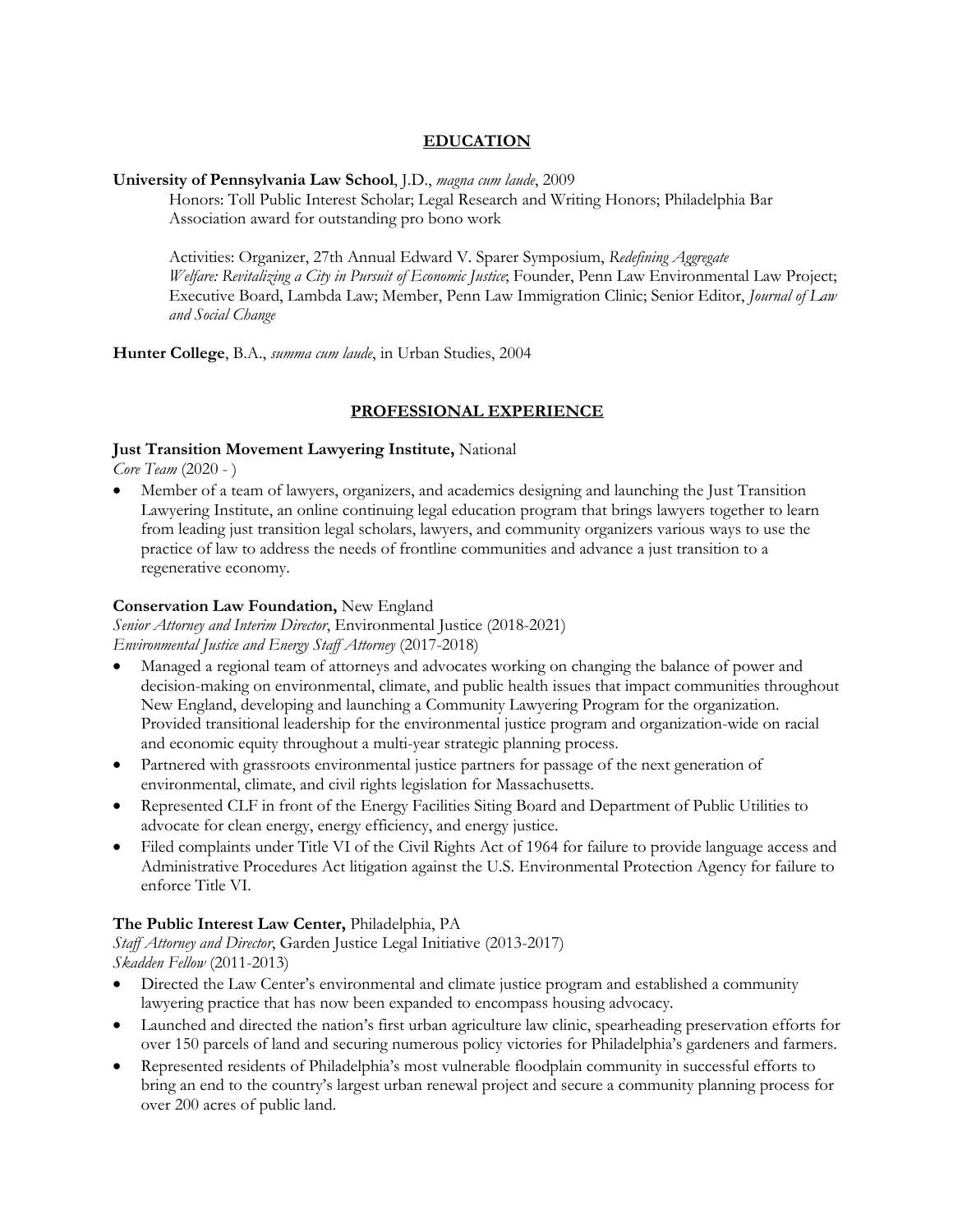• Represented public school parents in successful litigation to ensure Pennsylvania Department of Education abides by regulatory duty to investigate allegations of curriculum deficiencies.

#### **Natural Resources Defense Council, Environmental Justice Section,** New York, NY *Legal Intern* (2008)

#### **Transnational Legal Clinic, University of Pennsylvania Law School,** Philadelphia, PA *Law Student Representative* (2008)

# **Delaware Riverkeeper Network River Resources Law Clinic,** Easton, PA

*Student Lawyer* (2007)

# **Advocates for Environmental Human Rights,** New Orleans, LA

*Legal Intern* (2007)

# **American Civil Liberties Union of Pennsylvania,** Philadelphia, PA

*Community Organizer* (2004-2006)

• Spearheaded Students' Constitutional Rights Institute on LGBTQ rights and the law, statewide PATRIOT Act reform coalition, and reporting on Kitzmiller v. Dover intelligent design trial.

# **Pratt Area Community Council,** Brooklyn, NY

*Campaign Researcher* (2002-2004)

• Developed a community-based participatory research project to test homes for lead hazards and coauthored a report of findings utilized to overturn New York City's lead laws.

# **Bluestockings Women's Bookstore**

*Founding Collective Member* (1999-2008)

• Founding member/owner of collectively run bookstore and community space committed to people of marginalized genders. Bluestockings is one of North America's thirteen remaining feminist bookstores.

# **JUDICIAL CLERKSHIPS**

Honorable Michael M. Baylson, U.S. District Court, Eastern District of Pennsylvania 2010–2011, Philadelphia, PA.

Honorable Stephen Skillman, Superior Court of New Jersey, Appellate Division 2009–2010, Trenton, NJ.

# **PUBLICATIONS**

*Investigate Trump Enviro Rollback's Harm To Communities*, Law360 (Oct. 26, 2021) with José Toscano Bravo.

*Federal Dereliction of Duty: Environmental Racism Under Covid-19* (report) authored with José Toscano Bravo, Jeannie Economos, and Rachel Stevens (2021) https://www.vermontlaw.edu/sites/default/files/2021- 08/Federal-Dereliction-of-Duty-Full-Report.pdf.

*Blight is Out: New Tools for Redistribution*, presented at 7th Annual International and Comparative Urban Law Conference, July 15-17, 2021.

Massachusetts Environmental Justice Blog Series, CLF Blog (2020) https://www.clf.org/blog/tag/maenvironmental-justice-bill-series.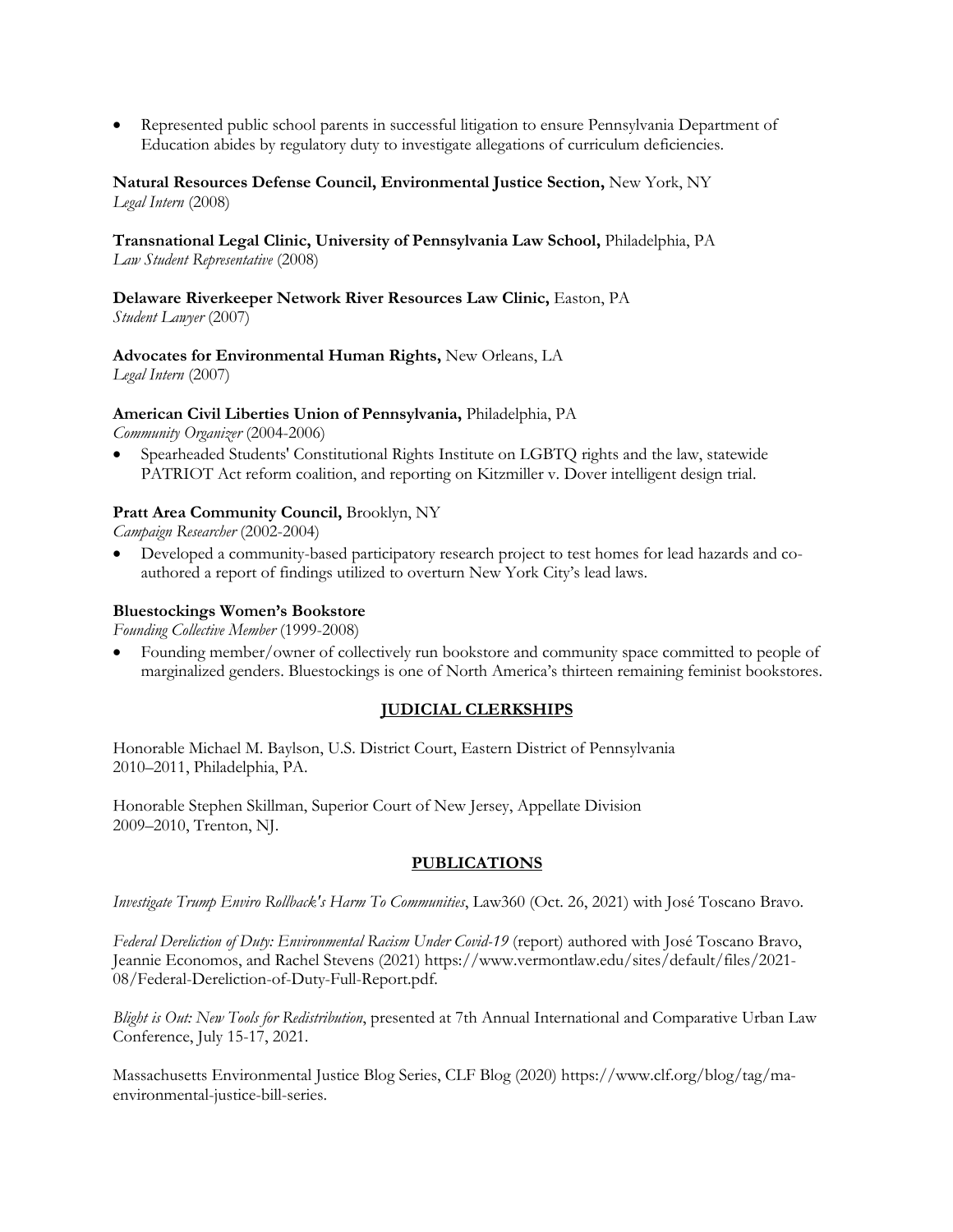*What Eastwick Wants?* in Megan Haberle and Heidi Kurniawan, ed. STRATEGIES FOR HEALTH JUSTICE: LESSONS FROM THE FIELD, Poverty & Race Research Action Council (2018) https://rosefdn.org/wpcontent/uploads/2018/12/health\_justice\_rpt1.pdf.

*You Can't Common What You Can't See*, with Paula Z. Segal, 1 FORDHAM URB. L. J. 43 (2016).

*There Are 596 Acres of Vacant Public Land in Brooklyn Alone and Other Strategies for Making the Potential Commons Visible and Actionable,* with Paula Z. Segal, presented at the International Association for the Study of the Commons Conference, Bologna, Italy, November 6, 2015.

*Vacant Land 215 Toolkit*, as Grounded in Philly (2015) https://www.pubintlaw.org/wpcontent/uploads/2015/10/land\_toolkit\_webrev.pdf.

*Supporting Our Land Stewards: Building a Constituency to Change Policy and Preserve Philadelphia's Gardens*, 8 CITIES & THE ENV. (2015).

*Lessons from the Philadelphia Land Bank*, LA Open Acres Blog (2014) http://blog.laopenacres.org/lessonsfrom-the-philadelphia-land-bank/.

*On Retiring Blight as Policy and Making Eastwick Whole*, 49 HARV. C.R.-C.L. L. REV. 450 (2014).

*Urban Agriculture in Post-Industrial Landscape: A Case for Community-Generated Urban Design*, with Mahbubur R. Meenar et al., presented at the International Society of City and Regional Planners Congress (2012).

*To Occupy Activists Planning to Occupy Abandoned Buildings/Vacant Lots,* Organizing Upgrade (Dec. 15, 2011) https://www.organizingupgrade.com/archive-to-occupy-activists-planning-to-occupy-abandoned-buildingsvacant-lots-amy-laura.

*Pennhurst: The Road to Civil Rights for People with Intellectual Disabilities*, (2009) (video documentary).

*Our "Rights Are Not Cast In Stone:" Post-Katrina Environmental Red-Lining and the Need for a Broad-Based Human Right Lawyering Movement*, 12 U. PA. J. L. & SOC. CHANGE 42 (2009).

*The Politics of Poison: Why One Out of Three Bedford-Stuyvesant Children are Growing Up in Housing that Impair Their Cognitive Development*, with Gabriel Thompson, Pratt Area Community Council (2003).

# **GUEST LECTURES AND PRESENTATIONS**

#### **Guest Lectures**

Food Justice Seminar, Professor Julian Agyeman, Tufts University, 2021, 2020, 2019, 2018.

Land Use Law and Policy Course, Provost Wendell Pritchett, University of Pennsylvania Law School, 2020.

Law and Social Movements: Race, Place, and Climate Change Seminar, Professor Abigail Reyes, UCI School of Law, 2019.

Community and Economic Development Practice, Professor Domenic Vitiello, Department of City and Regional Planning, University of Pennsylvania, 2016.

Geography and the Environment, Professor Peleg Kremer, Villanova University Law School, 2016.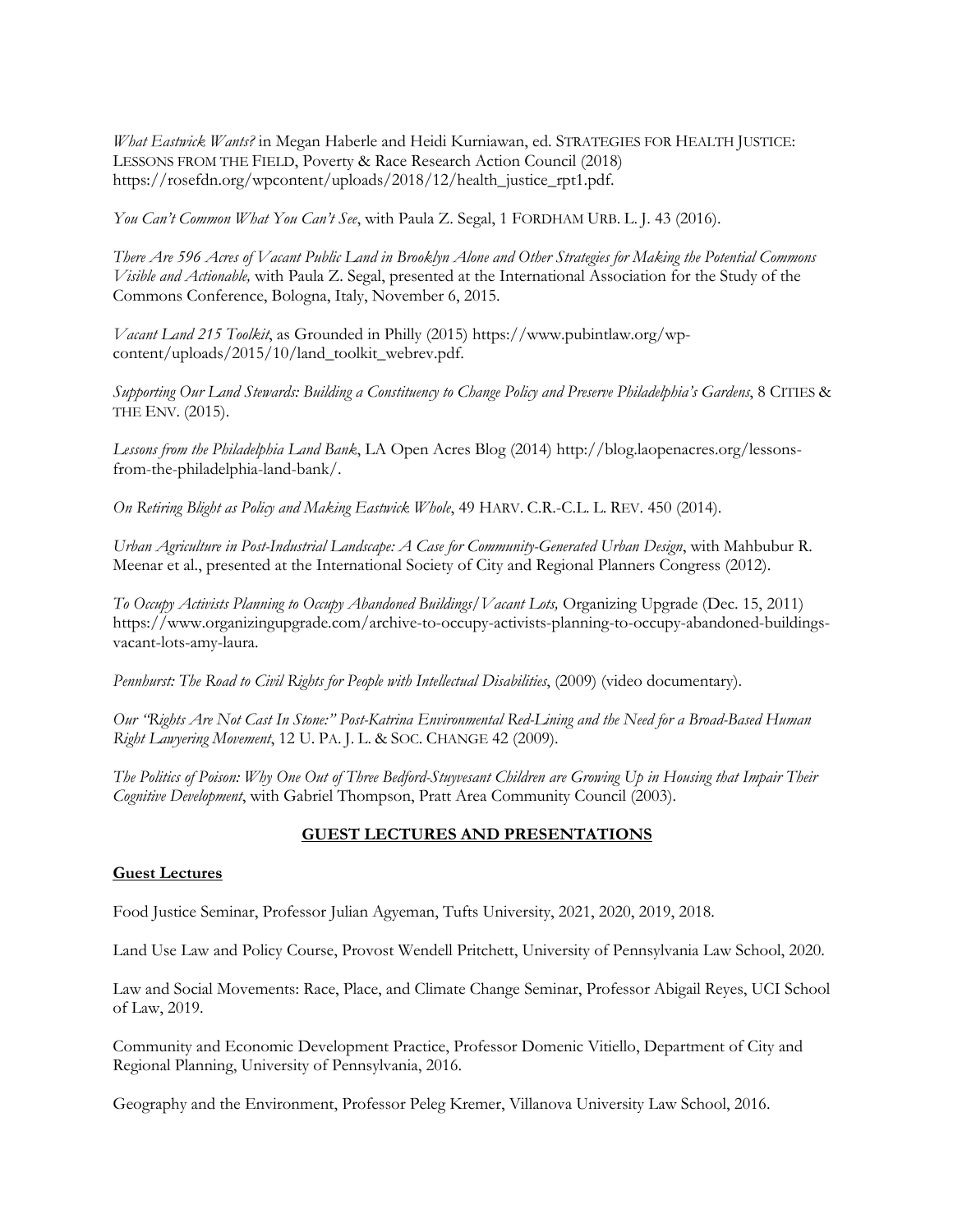Food Systems Planning, Professor Mahbubur R. Meenar, Department of Community and Regional Planning, Temple University, 2015.

Fundamentals of Environmental Health, Professor Pouné Saberi, Jefferson University, 2015.

Social Justice Lawyering Clinical Seminar, Professor Jennifer Lee, Temple Law School, 2014.

Social Justice Institute, Professor Andrew Lamas, University of Pennsylvania, 2013.

Environmental Law and Justice, Professor Heather L. Demirjian, Rutgers-Camden Urban Studies Department, 2012.

#### **Environmental and Climate Law, Policy, and Justice**

Moderator, *Incorporating Major Business Entities into Clean Energy*, Vermont Law Review Symposium: Balancing Corporate & Activist Interests: Clean Energy, Wildlife Protection, and Land Use Reform, November 5, 2021.

Invited Speaker, *Environmental Justice and Title VI: Opportunities for Civil Rights Enforcement*, Sierra Club Environmental Law Project Environmental Justice Training Series, October 14, 2021.

Invited Panelist, *Introduction to Environmental Justice – Theory, Practice, and Real-World Consequences*, Massachusetts Environmental Business Council, October 5, 2021.

Invited Presenter, *Putting Environmental Justice Principles into Policy*, Vermont Climate Council, June 28, 2021.

Invited Panelist, *Combating Environmental Racism: Lessons Learned and Strategies for Change*, Thurgood Marshall Institute, NAACP Legal Defense and Educational Fund, Inc., June 24, 2021.

Invited Panelist, *Responding to Calls for Greater Environmental Justice Accountability*, D.C. Bar Communities, June 3, 2021.

Invited Speaker, *What Do We Mean When We Say "Justice"?: Environmental and Climate Decision- making at a Crossroads*, Hoch Cunningham Environmental Lectures, Tufts Environmental Studies Program, April 22, 2021).

Invited Panelist, *White Supremacy, Anthropogenic Climate Change, and What Lawyers Can Do*, University of Pennsylvania Law School, February 3, 2021.

Invited Panelist, *Imagining the Just Transition to a Fossil-Free Future*, A Tipping Point: Harvard Civil Rights-Civil Liberties 55th Anniversary Conference, March 7, 2020.

Invited Panelist, *Civil Rights and the Environment*, Suffolk University Law School, October 1, 2019.

Invited Panelist, *Municipal Organizing for Environmental Justice*, Rebellious Lawyering, Yale Law School, February 16, 2019.

Panelist, *Democratizing Research for Environmental Justice and Health*, Frontiers of Democracy, Tufts University, June 20, 2019.

Invited Speaker, *What would a Massachusetts Green New Deal Look Like*, March 13, 2019.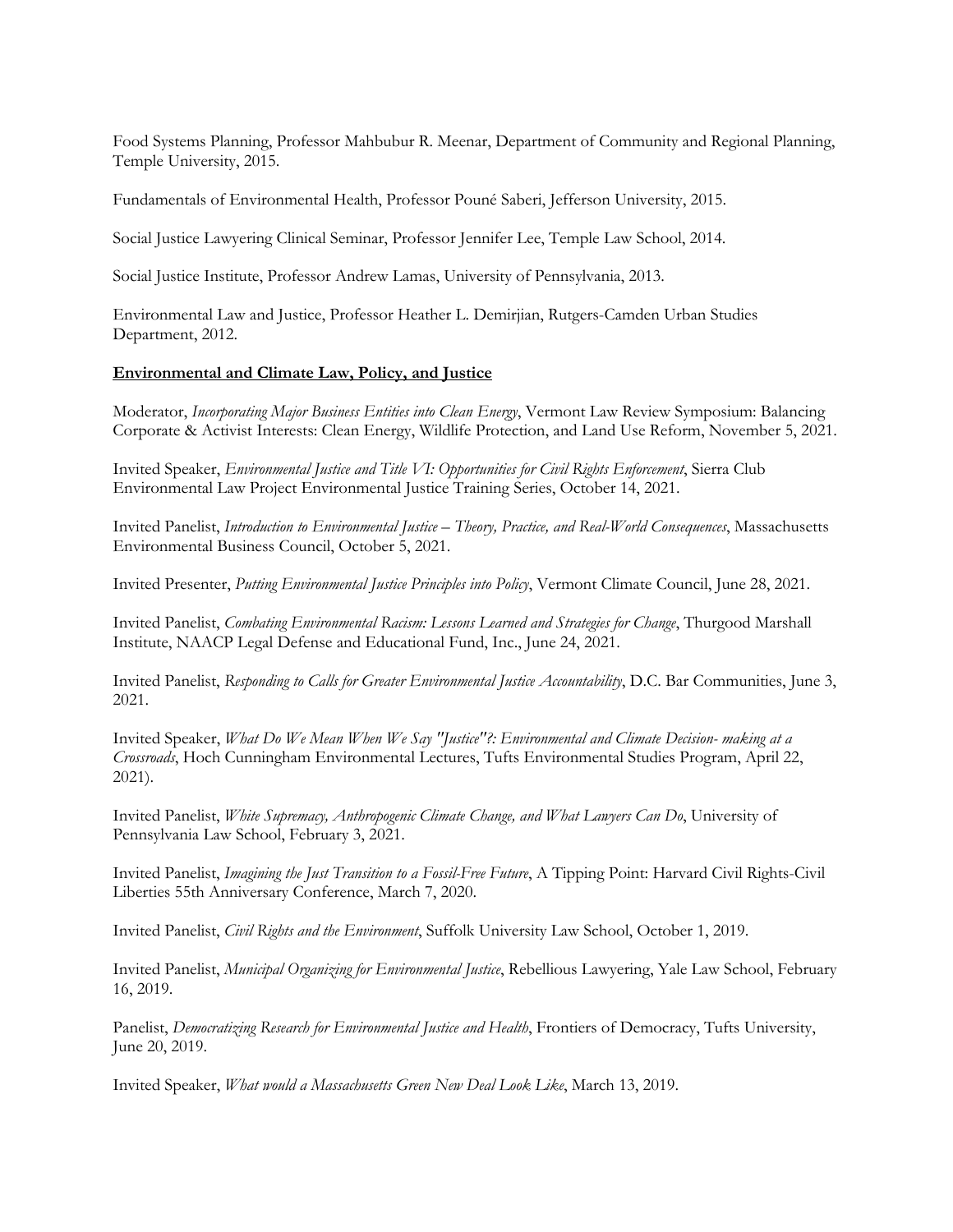Invited Panelist, *In a Just City Closing the Gaps: Addressing Racial and Economic Inequalities in Greater Boston-Transportation*, Dukakis Center for Urban and Regional Policy, Northeastern University, October 19, 2018.

Invited Speaker, *Cumulative Effects of Exposure, Environmental Health & Environmental Justice in Pennsylvania: Where Do We Go From Here?* University of Pennsylvania, September 30, 2014.

Invited Presenter, *Taking Back Our Place by Greening Our Space*, United States Environmental Protection Agency Region 3 Beyond Translation Initiative, May 16, 2013.

#### **Land Use and the Commons**

Paper Presentation, *You Can't Common What You Can't See,* 4th Annual International & Comparative Urban Law Conference, Cape Town, South Africa, July 17, 2017.

Invited Panelist and Facilitator, *Strengthening Design Through Community*, American Institute of Architects National Convention, May 18, 2016.

Invited Presenter, *Stabilizing Neighborhoods through Vacant & Abandoned Property Initiatives,* Penn State Extension Land Use Webinar Series, April 13, 2016.

Invited Panelist, *Land Conservation Opportunities*, Homes Within Reach Conference, November 17, 2015.

Panelist, *Philadelphia Urban Ag: Movement Building and Moving Past Interim Use*, Reclaiming Vacant Properties Conference, May 21, 2015.

Invited Panelist, *Turning Ugly Ducklings into Swans: Converting Vacant Municipal Properties into Urban Gardens and Farms*, ABA Section of State and Local Government Law 2015 Spring Meeting, April 23, 2015.

Invited Panelist, Land Banks, *Urban Agriculture and Other Greening Initiatives*, Environmental Law Forum, Pennsylvania Bar Institute, April 8, 2015.

Invited Panelist, *Land in the City: Access and Development*, Massachusetts Urban Farming Conference, March 28, 2015.

Facilitator, *Law and Policy Tools to Access Law & Grow Food in the City*, Pennsylvania Association of Sustainable Agriculture Farming for the Future Conference, Pennsylvania State University, February 4, 2015.

Invited Moderator, *Secure Land for Urban Agriculture Symposium*, Equity Trust, December 12, 2014.

Facilitator, *Food for the People: Tactics to Claim Land and Increase Food Sovereignty*, Growing Power Conference, November 8, 2014.

Conference Organizer and Moderator, *Developing Models for Predictable Land Tenure*, Turning Vacant Acres into Community Resources, The New School, April 23, 2014.

Invited Panelist, *Sustainable City: Urban Development in Philadelphia*, National Lawyer's Guild Drexel Law School Chapter, January 30, 2014.

Invited Panelist, *A Conversation on Land Banking: Is it a New Tool for Land Preservation?* Pennsylvania GreenSpace Coordinating Committee, Delaware Valley Regional Planning Commission, November 6, 2013.

Conference Organizer and Moderator, *Land Use & Economic Development,* Public Interest Law Center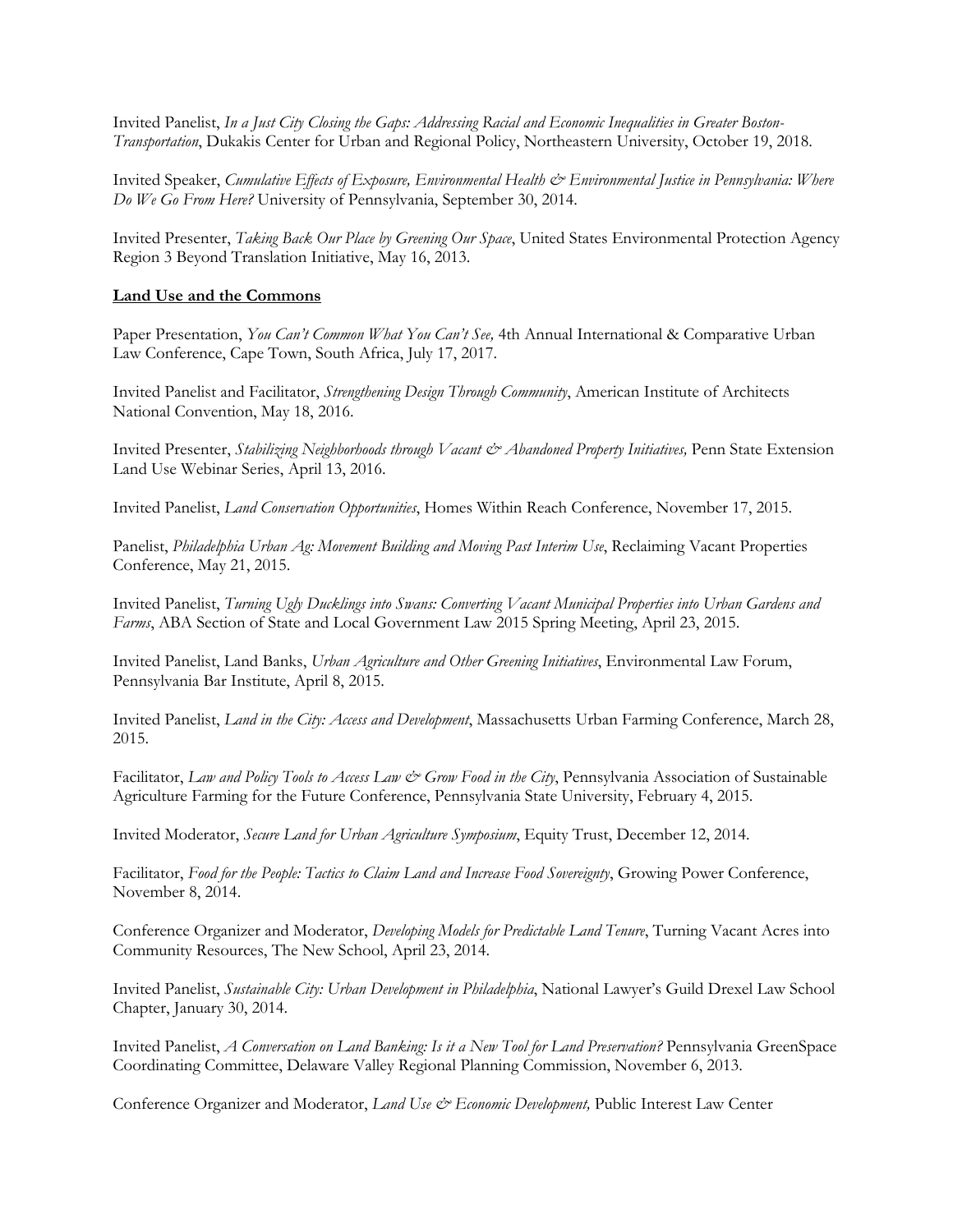Symposium on Privatization: Looking Out for The Public Good, University of Pennsylvania Law School, September 12, 2013.

Invited Panelist, *Tierra y Libertad, Land and Liberty*, Allied Media Conference, Wayne State University, June 19, 2013.

Panelist, *Transformative Tactics to Increase Land Tenure Equity*, Agriculture, Food and Human Values Society, Michigan State University, June 18, 2013.

Workshop Facilitator, *Food for the People: Tactics to Claim Land and Increase Food Sovereignty*, Just Food Conference, March 30, 2013.

Panelist, *Transformative Tactics for Land Tenure: Promoting Food Sovereignty through Connecting Communities to Vacant Land*, Toronto Urban Agriculture Summit, 2012

Presenter, *Building Land Tenure for Philadelphia Gardeners and Farmers*, Philadelphia Higher Education Network for Neighborhood Development Annual Conference, St. Joseph's University, February 24, 2012.

#### **Food and Agriculture**

Presenter and Facilitator, *Building Solidarity for Food and Land Sovereignty*, Facing Race Conference, November 11, 2016.

Invited Presenter, *Pennsylvania Local Food Issues*, Agricultural Law Forum, Pennsylvania Bar Institute, November 4, 2016.

Invited Panelist, *Food Justice Panel*, International Federation of Library Associations Conference, Philadelphia Free Library, August 11, 2016.

Invited Keynote, West Virginia Farm and Food Coalition Conference, September 18, 2015.

Invited Presenter, *Community Gardens & Market Farms: Dismantling Barriers Through Organizing, Education, Policy, and Partnership*, Pennsylvania Land Conservation Conference, May 7, 2015.

Invited Speaker, *Seed Sovereignty*, Pennsylvania Association of Sustainable Agriculture Farming for the Future Conference, Pennsylvania State University, February 4, 2015.

Invited Tour Leader, *Community Gardens and Urban Agriculture*, Association of Collegiate Schools of Planning Conference, October 31, 2014.

Presenter and Facilitator, *Community-Based Urban Agriculture Law & Policy*, Urban Agriculture Law Conference, University of Maryland Law School, September 19, 2014.

Invited Panelist, *Food: Sustainability & Access*, New Directions in Environmental Law Conference, Yale Law School, February 25, 2012.

#### **Data and Technology**

Invited Panelist, *#Change: The Role of Online Activism in Social and Political Movements*, Law 2.0: Progress and Challenges for Justice in the Digital Age, Edward V. Sparer Symposium, University of Pennsylvania Law School, November 14, 2014.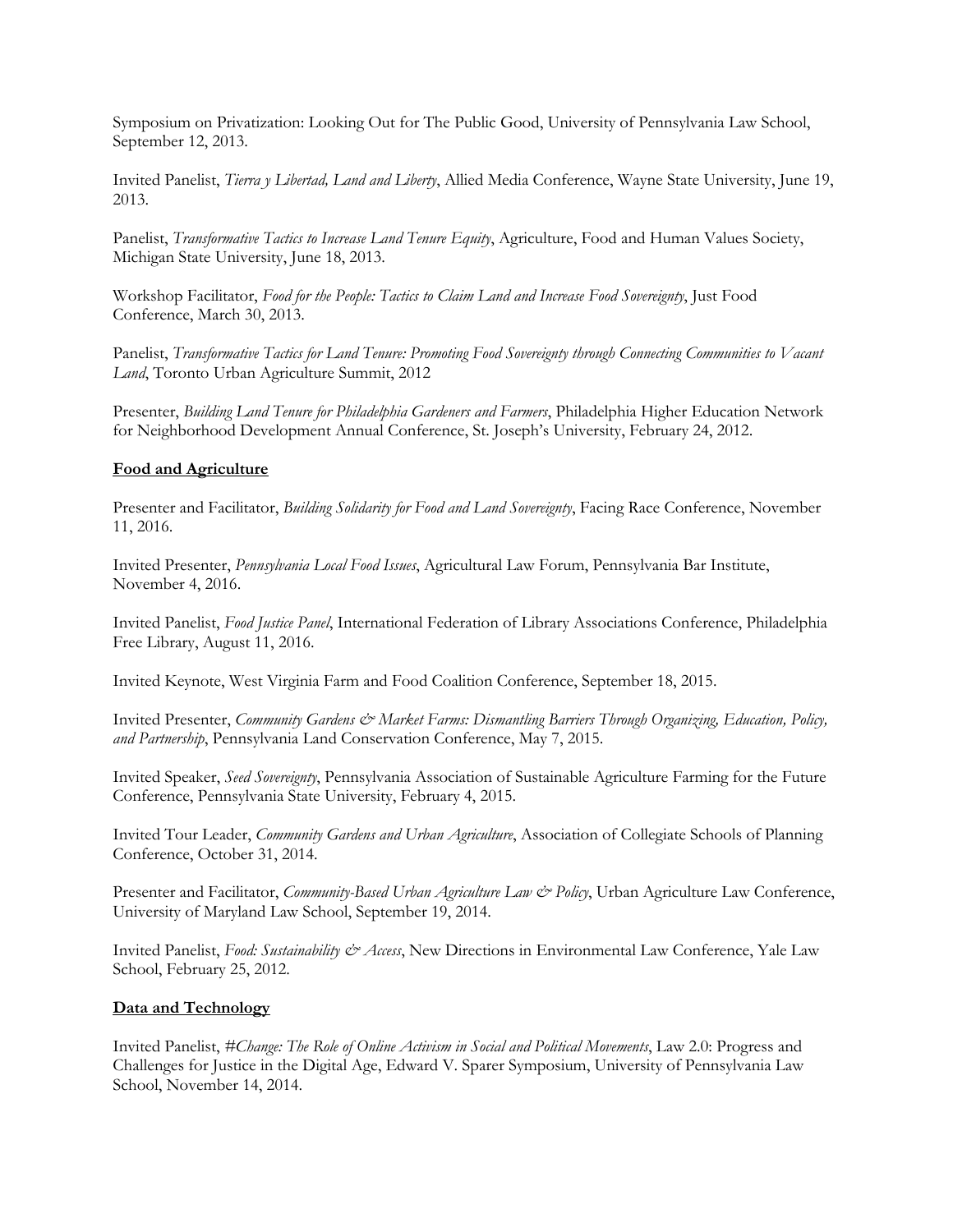Invited Panelist, *Mapping the Sustainable City*, Temple University, October 23, 2014.

Invited Panelist, *How Technology Influences Local Food Practices*, Philly Tech Week, April 11, 2014. Invited Presenter, Civic Hacks of 2013, Technical.ly Philly, December 6, 2013. Planning and Design

Invited Speaker, *Urban Agriculture in Ecological Cities: Form, Landscape, Community, and Zoning*, Sustainability Lecture Series, Temple University, March 15, 2012.

# **Lawyering**

Invited Plenary Speaker, *Community Lawyering in Philadelphia: Exploring the Role of Lawyers in Building Stronger Movements for Social Change*, Philadelphia Bar Association, December 8, 2016.

Invited Panelist, *Innovative Lawyering Strategies,* Skadden Fellows Symposium, May 20, 2016.

Invited Panelist, Empowering, *Not Dominating: Organizing, Training, and Partnering with Low-Income Communities on Food Access*, Just Food? Forum on Justice in the Food System, Harvard University Law School, March 28, 2015.

# **Public Testimony**

Energy Facilities Siting Board on civil rights and environmental justice compliance regarding the Mystic-East Eagle-Chelsea Reliability Project, February 8, 2021.

General Court of the Commonwealth of Massachusetts briefing on civil rights legislation, January 28, 2020.

General Court of the Commonwealth of Massachusetts briefing on zero-emission vehicles, September 17, 2019.

General Court of the Commonwealth of Massachusetts, Hearing of the Joint Committee on Environment, Natural Resources, and Agriculture, on environmental justice, June 4, 2019.

General Court of the Commonwealth of Massachusetts briefing on environmental justice legislation, May 7, 2019.

General Court of the Commonwealth of Massachusetts, Hearing of the Joint Committee on Telecommunications, Utilities, and Energy, regarding H. 437, An Act Relative to Consumer Access to Residential Energy Information, May 2, 2018.

Philadelphia City Council Committee on the Environment on Urban Agriculture on behalf of Philadelphia Food Policy Advisory Council, September 21, 2016.

Philadelphia City Council Committee on Commerce & Economic Development regarding the implementation of the Abandoned and Blighted Property Conservatorship Act of Pennsylvania, September 19, 2016.

Philadelphia City Council Committee on Finance regarding stormwater fee exemption for community gardens, on behalf of Philadelphia Food Policy Advisory Council, June 2, 2016.

Philadelphia City Council Committee on the Environment on the State of the Environment, March 18, 2015.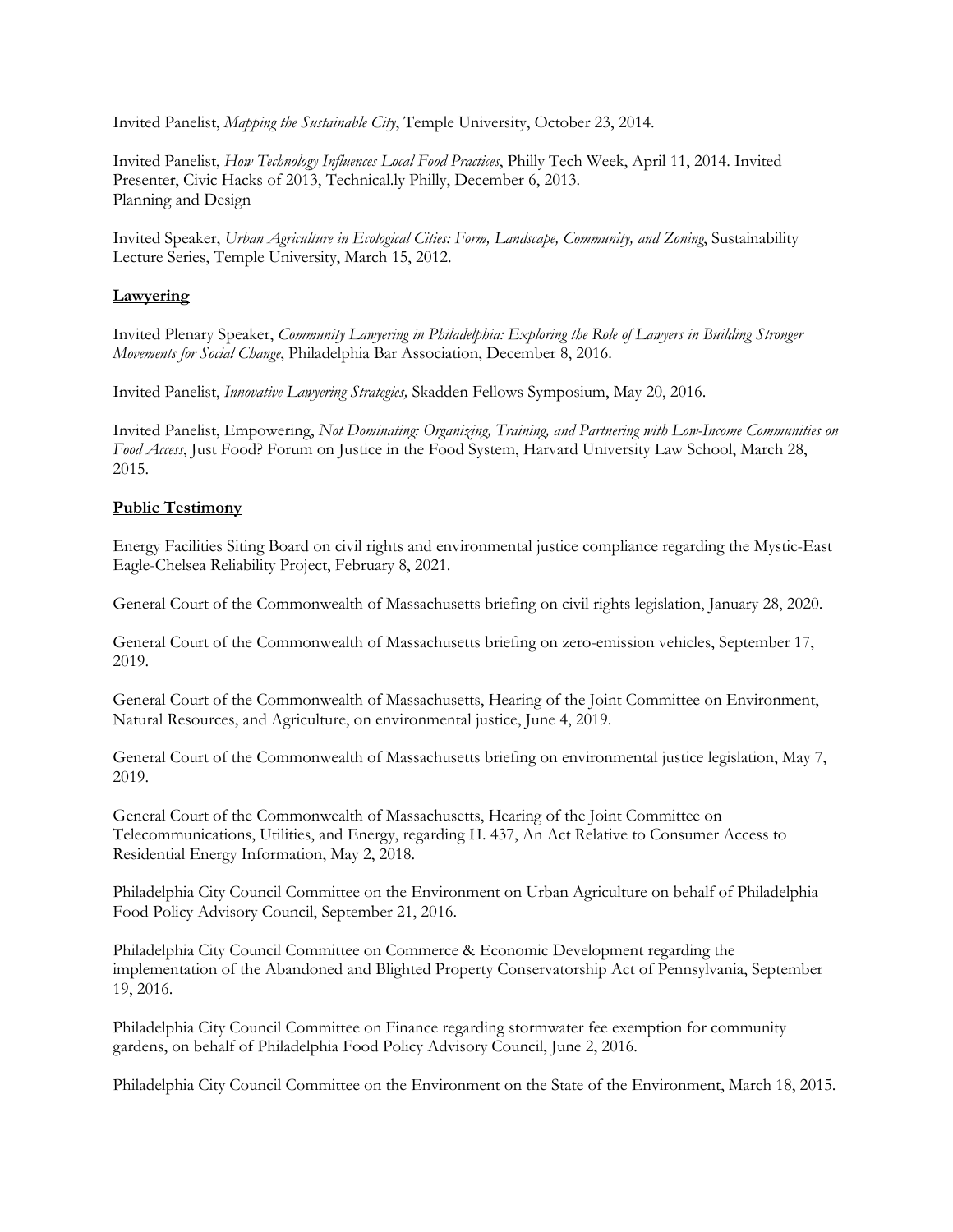Philadelphia City Council Committee on Public Property and Public Works in support of the Philadelphia Land Bank five-year strategic plan, December 1, 2014.

Philadelphia City Council on litigation against Pennsylvania Department of Education on failure to investigate allegations of curriculum deficiencies in public schools, November 5, 2014.

Philadelphia City Council Committee on Law and Government in support of charter change to create Office of Sustainability, April 28, 2014.

Philadelphia City Council Committee on Law and Government in support of publishing regulations online, April 28, 2014.

Philadelphia City Council Committee on Public Health and Human Services on implementation of the Abandoned and Blighted Property Conservatorship Act of Pennsylvania, March 4, 2014.

Philadelphia City Council Committee of the Whole in support of the creation of the Philadelphia Land Bank, November 21, 2013.

Philadelphia City Council Committee on Public Property and Public Works in support of the creation of the Philadelphia Land Bank, October 28, 2013.

Philadelphia City Council Committee of the Whole on zoning proposal to eliminate community gardens and market farms from commercial mixed-use zones, January 24, 2013.

Philadelphia City Council Committee on Rules on zoning proposal to eliminate community gardens and market farms from commercial mixed-use zones, December 4, 2012.

Philadelphia City Council Committee on Rules regarding environmental justice implications for rezoning proposal for Southwest Philadelphia neighborhood of Eastwick, June 12, 2012.

Philadelphia City Council Committee on Transportation and Public Utilities regarding flooding in the Southwest Philadelphia neighborhood of Eastwick, October 9, 2012.

# **SELECT MEDIA**

Yvette Cabrera, Here's how Congress could hold the EPA accountable for its 'dereliction of duty', Grist (Oct. 4, 2021)

Kelsey Brugger, Greens look back on EPA's pandemic enforcement pause, E&E News (Sept. 2, 2021).

Susan Phillips, EPA takes up environmental justice complaint against Philly's permit for SEPTA power plant in Nicetown, WHYY (July 19, 2021).

What Matters This Week: Amy Laura Cahn, ABC 22 (Feb 16, 2021).

Clark Mindock, EPA Failed Mass. Immigrant Communities, Groups Say, Law360 (Jan. 14, 2021).

Miriam Wasser, Environmental Groups Sue EPA Over Alleged Civil Rights Violations In East Boston And Chelsea, WBUR (January 14, 2021).

Jared Brey, Nebraska Cities Deem Areas "Extremely Blighted" in Hopes of Encouraging Investment, Next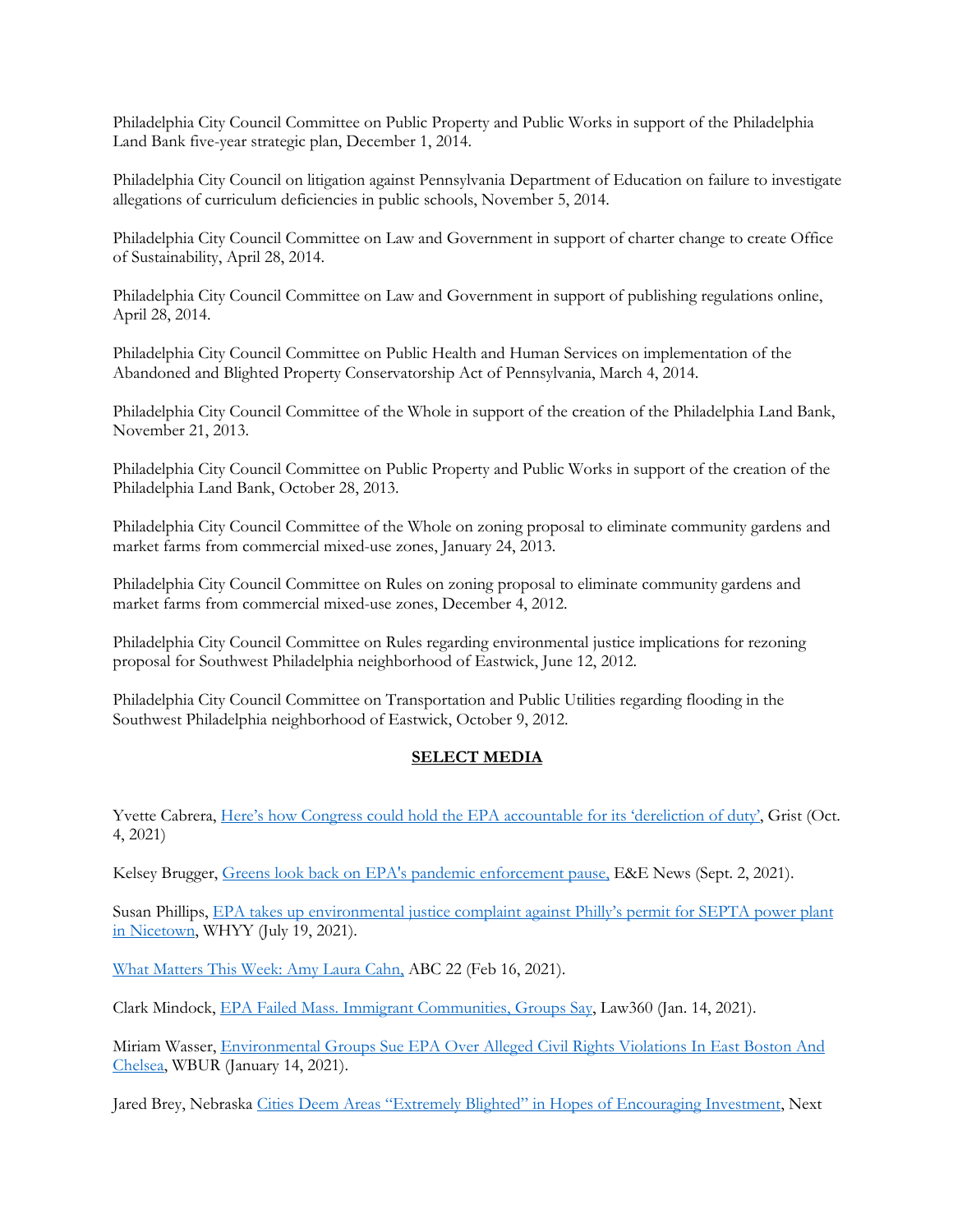City (Dec. 12, 2019).

Catalina Jaramillo, A community-based public-land study comes to an end, and trust is rebuilt in Eastwick, WHYY/Plan Philly (July 30, 2018).

Jake Blumgart, Q&A: The last word from Amy Laura Cahn, veteran lawyer for urban farmers, WHYY/Plan Philly (August 11, 2017).

Catalina Jaramillo, Urban agriculture leaders ask for citywide commitments to garden preservation and creation, WHYY/Plan Philly (September 23, 2016).

Samantha Melamed, Eastwick sees end of largest urban-renewal deal in U.S. history, The Philadelphia Inquirer (Dec. 23, 2015).

Joel Mathis, State: Four Philly Schools Have "Curriculum Deficiencies", Philadelphia Magazine (Dec. 21, 2015).

Christopher Weber, Amy Laura Cahn helps gardens blossom from weed-choked lots in Philadelphia, The Christian Science Monitor (June 6, 2014).

Adrien Schless-Meier, K(no)w Vacancy: From NY to PA, Urban Land Maps Support Reclaiming Abandoned Lots, Civil Eats (July 26, 2013).

# **AWARDS AND RECOGNITIONS**

- Citation from Philadelphia City Councilman Kenyatta Johnson for contributions to the betterment of the Eastwick community (2018)
- Honored by the Eastwick Friends and Neighbors Coalition (2018)
- Resolution by the Philadelphia City Council for substantial contributions to the City of Philadelphia (2017)
- Young Alumni Award, University of Pennsylvania Law School Law Alumni Society (2015)
- Environmental Justice Trailblazer Award, Bread and Roses Community Fund (2015)
- One of Grid Magazine's 10 Philadelphians Making Change by Empowering Others (2015)
- Community Partner Award, HIAS Pennsylvania (2014)

# **PROFESSIONAL AND COMMUNITY AFFILIATIONS**

- Jewish Voice for Peace National Board (2021-present)
- Association of Urban Legal Scholars, Member (2021-present)
- Alternatives for Community & Environment, Environmental Justice Legal Advisory (2021-present)
- University of Pennsylvania Carey Law School Office of Inclusion and Engagement, Alumni Advisory Board Member and Co-Chair of Curriculum Committee (2019-present)
- Title VI Alliance, member (2012 to present).
- Massachusetts Zero Emission Vehicle Commission, Member Designee (2018-2020)
- Neighborhood Gardens Trust, Board Member (2012-2017)
- 595 Acres, Advisory Board Member (2013-2017)
- Pennsylvania Department of Agriculture Urban Agriculture Working Group (2016-2017)
- Eastwick Lower Darby Creek Area Community Advisory Group, U.S. Environmental Protection Agency Region 3, Expert Resource (2015-2017)
- Philadelphia Mayor's Food Policy Advisory Council, Co-Chair (2015-2017), Urban Agriculture